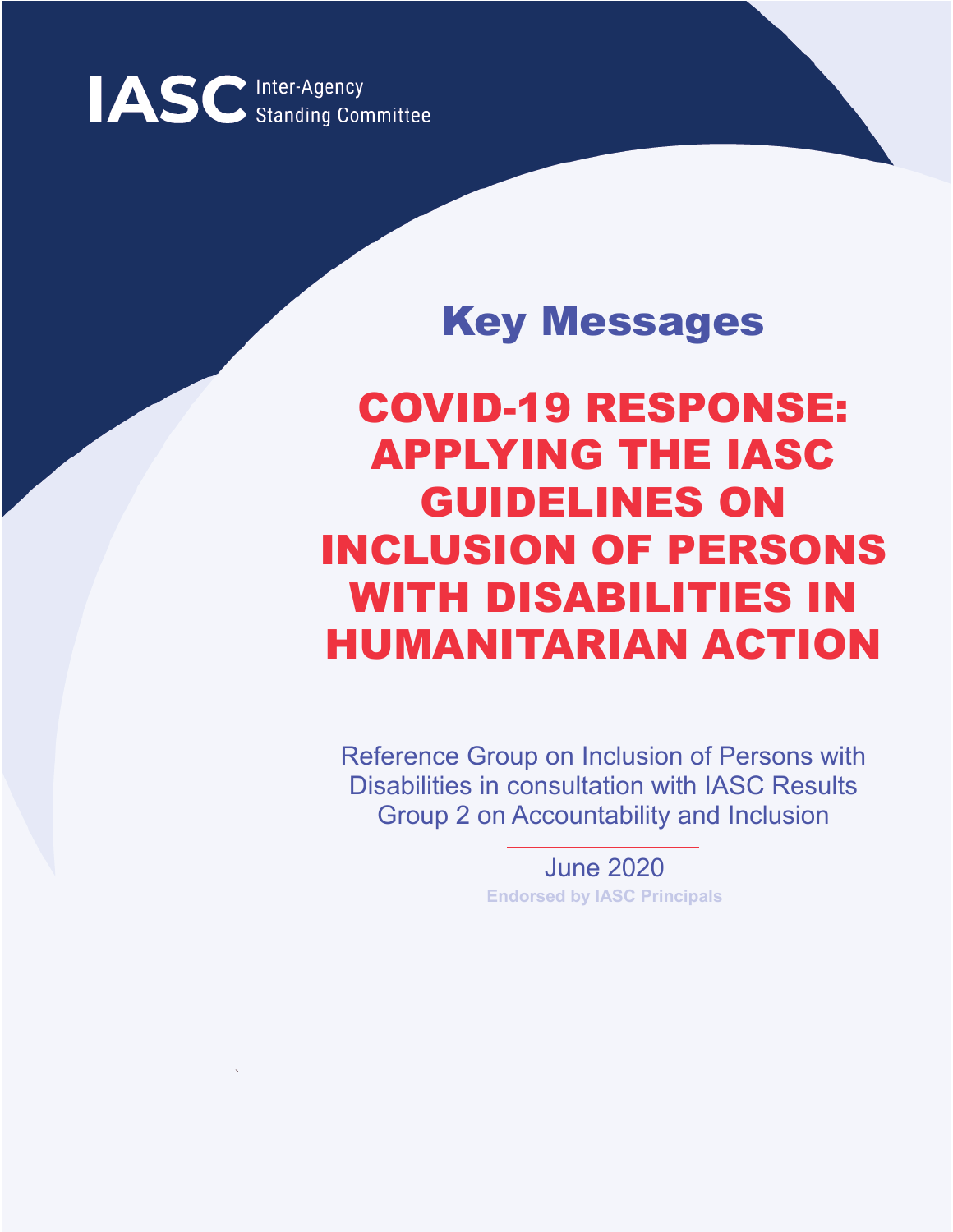#### **IASC GUIDANCE**

# **COVID-19 RESPONSE: KEY MESSAGES ON APPLYING THE IASC GUIDELINES ON INCLUSION OF PERSONS WITH DISABILITIES IN HUMANITARIAN ACTION**

DEVELOPED BY THE REFERENCE GROUP ON INCLUSION OF PERSONS WITH DISABILITIES IN CONSULTATION WITH IASC RESULTS GROUP 2 ON ACCOUNTABILITY AND INCLUSION

**\_\_\_\_\_\_\_\_\_\_\_\_\_\_\_\_\_\_\_\_\_\_\_\_\_\_\_\_\_\_\_\_\_\_\_\_\_\_\_\_\_\_\_\_\_\_\_\_\_\_\_\_\_\_\_\_\_\_**

This note provides an overview of the factors that may put persons with disabilities at heightened risk in the COVID-19 pandemic and response in humanitarian settings; and proposes actions to address these risks. This note draws o[n the IASC Guidelines on Inclusion of Persons with Disabilities in Humanitarian](https://interagencystandingcommittee.org/iasc-task-team-inclusion-persons-disabilities-humanitarian-action/documents/iasc-guidelines)  [Action](https://interagencystandingcommittee.org/iasc-task-team-inclusion-persons-disabilities-humanitarian-action/documents/iasc-guidelines)<sup>1</sup>, applying these to the COVID-19 pandemic<sup>2</sup>. This note is intended for use by field coordinators, camp managers and public health personnel, as well as national and local governments and the wider humanitarian community, including organizations of persons with disabilities, who are involved in the decision making and implementation of multi-sectoral COVID-19 outbreak readiness and response activities in humanitarian settings.

#### ➢ **Recognizing intersectionality**

The factors placing persons with disabilities at heightened risk in the COVID-19 pandemic may be exacerbated by age, gender, location and other factors. It is essential that the response to COVID-19 considers persons with disabilities in their full diversity, including men, women, boys and girls, children, adolescents and older persons with different impairment types; and considers people with disabilities living in different humanitarian settings, including remote rural areas, urban slums, informal settlements, camps and camp-like settings.

 $\overline{a}$ 

<sup>&</sup>lt;sup>1</sup> See the IASC Guidelines for more detailed guidance on including persons with disabilities in humanitarian response, including cross cutting and sector- specific considerations as well as information on how to partner with and empower organizations of persons with disabilities, and roles and responsibilities of key stakeholders <sup>2</sup> This note is also informed by the World Health Organization (WHO) guidance on Disability Considerations [During the COVID-19 Outbreak](https://www.who.int/who-documents-detail/disability-considerations-during-the-covid-19-outbreak) and applies the guidance contained therein to humanitarian contexts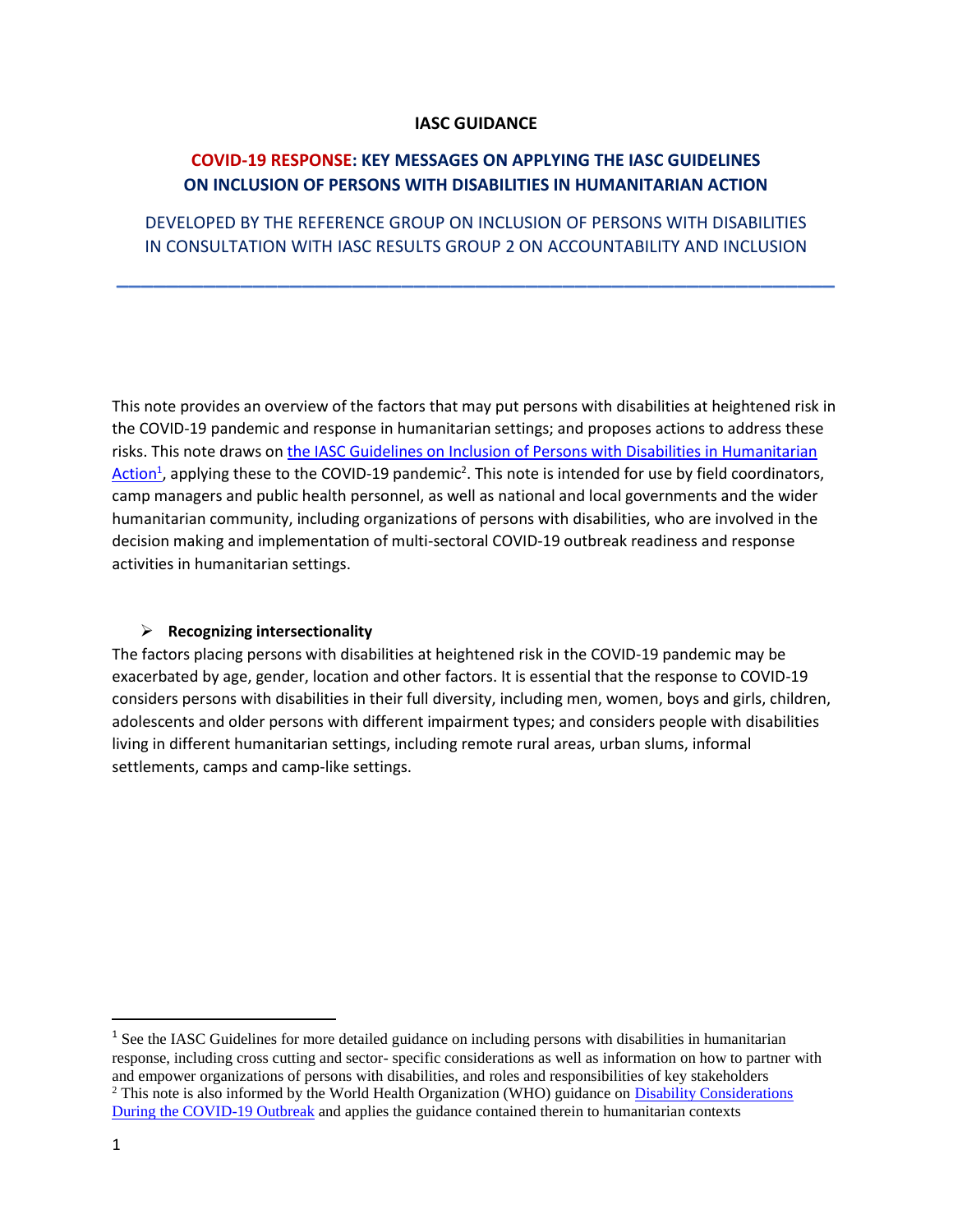# **I. How are persons with disabilities affected by health impacts?**

Persons with disabilities face an increased risk of contracting and not accessing the needed treatment and care for COVID-19 due to environmental, attitudinal and institutional barriers:



Persons with disabilities also face an increased risk of contracting COVID-19 due to reliance on hands-on assistance for daily tasks; reliance on tactile surfaces for communication and mobility; repetitive exposure due to operation of mobility devices; and for people with some types of disabilities, difficulty understanding social distancing and keeping their hands away from the face.

Depending on underlying health conditions, people with disability may be at greater risk of developing more severe cases of COVID-19 if they become infected<sup>3</sup>. Further, 46% of people over the age of 60who are at higher risk of developing severe disease- have disabilities<sup>4</sup>.

 $\overline{a}$ 

<sup>3</sup> World Health Organization (2020) Disability Considerations During COVID-19 Outbreak

<sup>4</sup> <https://www.un.org/development/desa/disabilities/disability-and-ageing.html>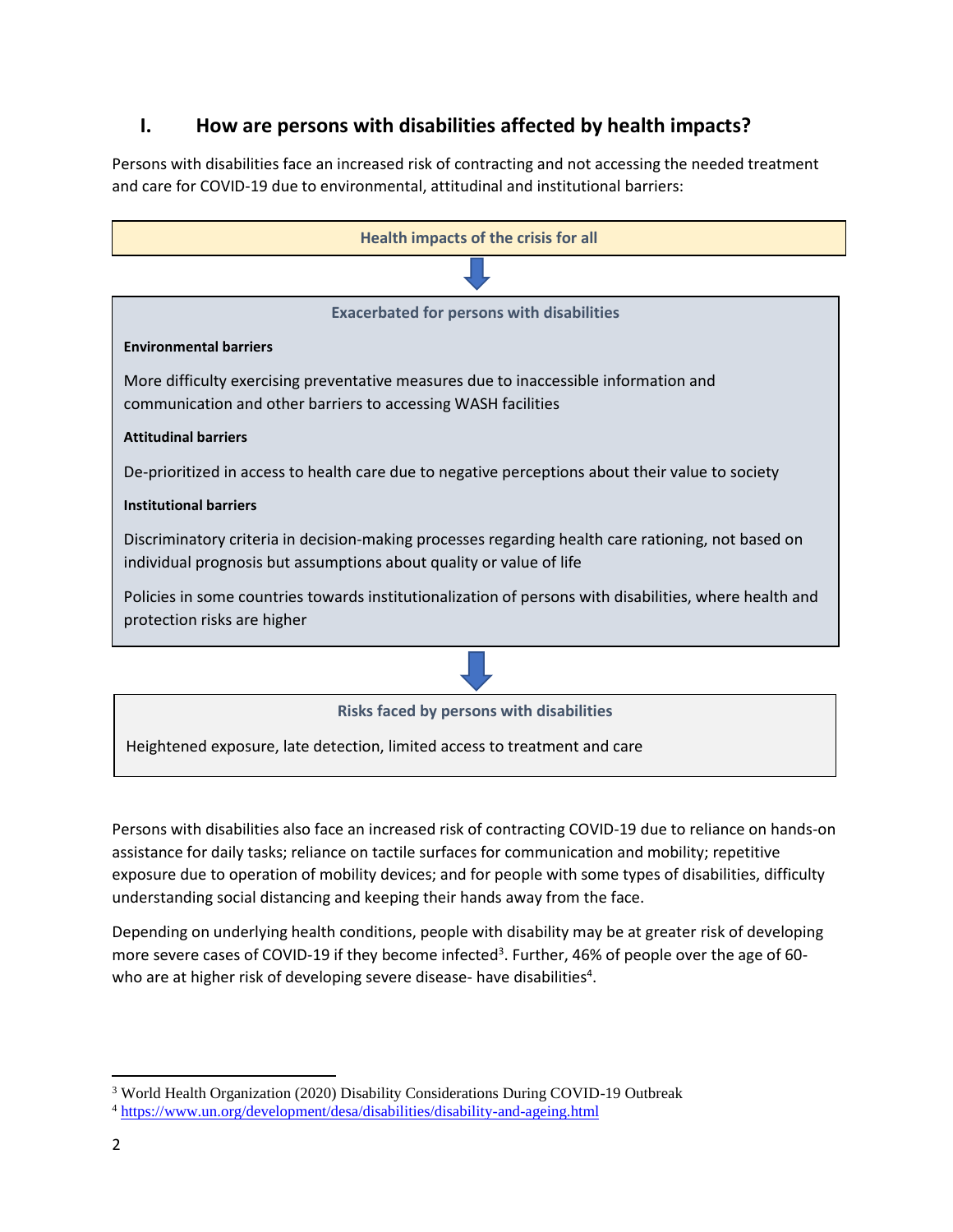# **Key actions to address the health impacts: must do**

#### **Participation**

• Engage persons with disabilities and their representative organizations<sup>5</sup> in developing COVID-19 outbreak preparedness and response plans, including in assessing risks and options for minimizing these; and ensuring accessibility of the public health response (including facilities identified and referral systems established for screening, isolation and treatment, as well as risk communications and WASH facilities)

#### **Addressing barriers**

- Ensure that all WASH facilities and services, including hand-washing facilities, are accessible to men and women, boys and girls with disabilities of all ages and impairment types. Consider provision of additional or specific hygiene items and supplies to persons with disabilities to allow for increased hand washing; and provision of household-level WASH facilities, where possible
- Consider providing targeted assistance to people at heightened risk to enable them to exercise preventative measures (e.g. shelter assistance to allow for physical distancing where individuals are living in overcrowded settings; provision of masks<sup>6</sup> where physical distancing is not possible). Ensure any minimum package of services created during access restrictions considers men and women with disabilities of all ages and impairment types
- Provide alternative arrangements for food and non-food item (NFI) distribution to households of persons with disabilities, to enable them to exercise physical distancing (e.g. delivery to the shelter)
- Ensure all information is provided in multiple accessible formats, to reach people with visual, hearing and intellectual disabilities. Accessible formats can be used across all forms of media and include sign languages, Easy Read, plain language, audio, captioned media, Braille, augmentative and alternative communication. Information must also be age appropriate and in languages used by affected communities
- In the context of increased reliance on technology for communication and service delivery (including telemedicine), consider specific barriers faced by persons with disabilities in humanitarian settings, including older persons or rural residents who may have more limited experience of technology
- Ensure that screening, isolation and treatment facilities and other services established as part of the COVID-19 response are accessible to people with disabilities, including those living in remote or otherwise disadvantaged locations. This includes ensuring that mechanisms established for communication between separated family members and with other support persons is accessible
- Ensure that women and girls with disabilities continue to have access to sexual and reproductive health services. This includes ensuring that remote or other alternate service delivery mechanisms are accessible

 $\overline{\phantom{a}}$ 

<sup>&</sup>lt;sup>5</sup> Where relevant, this may also involve participation by support persons. However, persons with disabilities must remain at the center of the intervention

<sup>6</sup> Following WHO advice on the use of mask in the context of COVID-1[9 https://www.who.int/publications-detail/advice-on-the](https://www.who.int/publications-detail/advice-on-the-use-of-masks-in-the-community-during-home-care-and-in-healthcare-settings-in-the-context-of-the-novel-coronavirus-(2019-ncov)-outbreak)[use-of-masks-in-the-community-during-home-care-and-in-healthcare-settings-in-the-context-of-the-novel-coronavirus-\(2019](https://www.who.int/publications-detail/advice-on-the-use-of-masks-in-the-community-during-home-care-and-in-healthcare-settings-in-the-context-of-the-novel-coronavirus-(2019-ncov)-outbreak) [ncov\)-outbreak](https://www.who.int/publications-detail/advice-on-the-use-of-masks-in-the-community-during-home-care-and-in-healthcare-settings-in-the-context-of-the-novel-coronavirus-(2019-ncov)-outbreak)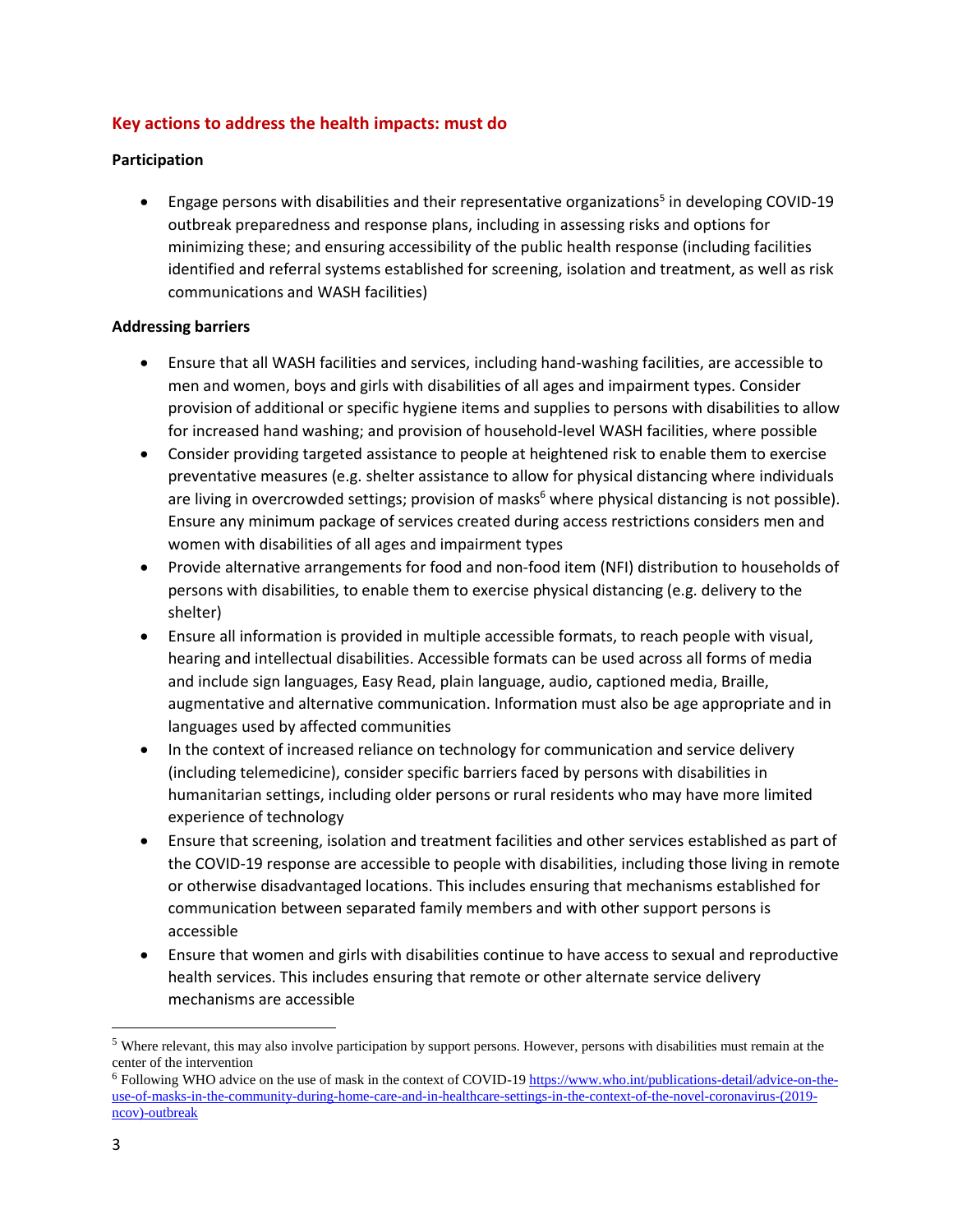- Plan to provide alternative personal assistance in case a caregiver or support person is quarantined or affected by a COVID-19 induced lockdown
- Work with relevant service providers to ensure access to risk appropriate personal protective equipment that is appropriate for different impairment types, and training on infection prevention and control for the staff of social care service providers
- Ensure that residential settings and care facilities are included in any distribution of hygiene supplies and materials, and that these supplies are gender sensitive
- Work with service providers to ensure continuation of essential services and stocking of WHO list of essential medicines
- Ensure that all health care is provided on the basis of informed consent, including for people with intellectual and psychosocial disabilities. For example, provide information about treatment options in accessible formats, including easy to read
- Advocate with relevant authorities for health care rationing decisions, including in the context of triage, to be made on the basis of clinical criteria and not on discriminatory criteria, such as age or assumptions about quality or value of life based on disability

## **Empowerment and capacity development**

• Provide training on accessibility standards and communicating effectively with persons with disabilities to community health workers, medical providers, child protection teams, education personnel and others engaged in the COVID-19 response

## **Data collection and monitoring**

- Ensure that all needs and risk assessments in the context of COVID-19 consider the particular risk factors for men, women, boys and girls with disabilities of all ages and impairment types. This may require adaptation of current methodologies for assessments to ensure accessibility and their engagement
- Support disaggregation of surveillance data by sex, age and disability. Support data analysis and use of the data as a basis for evidence-based decision making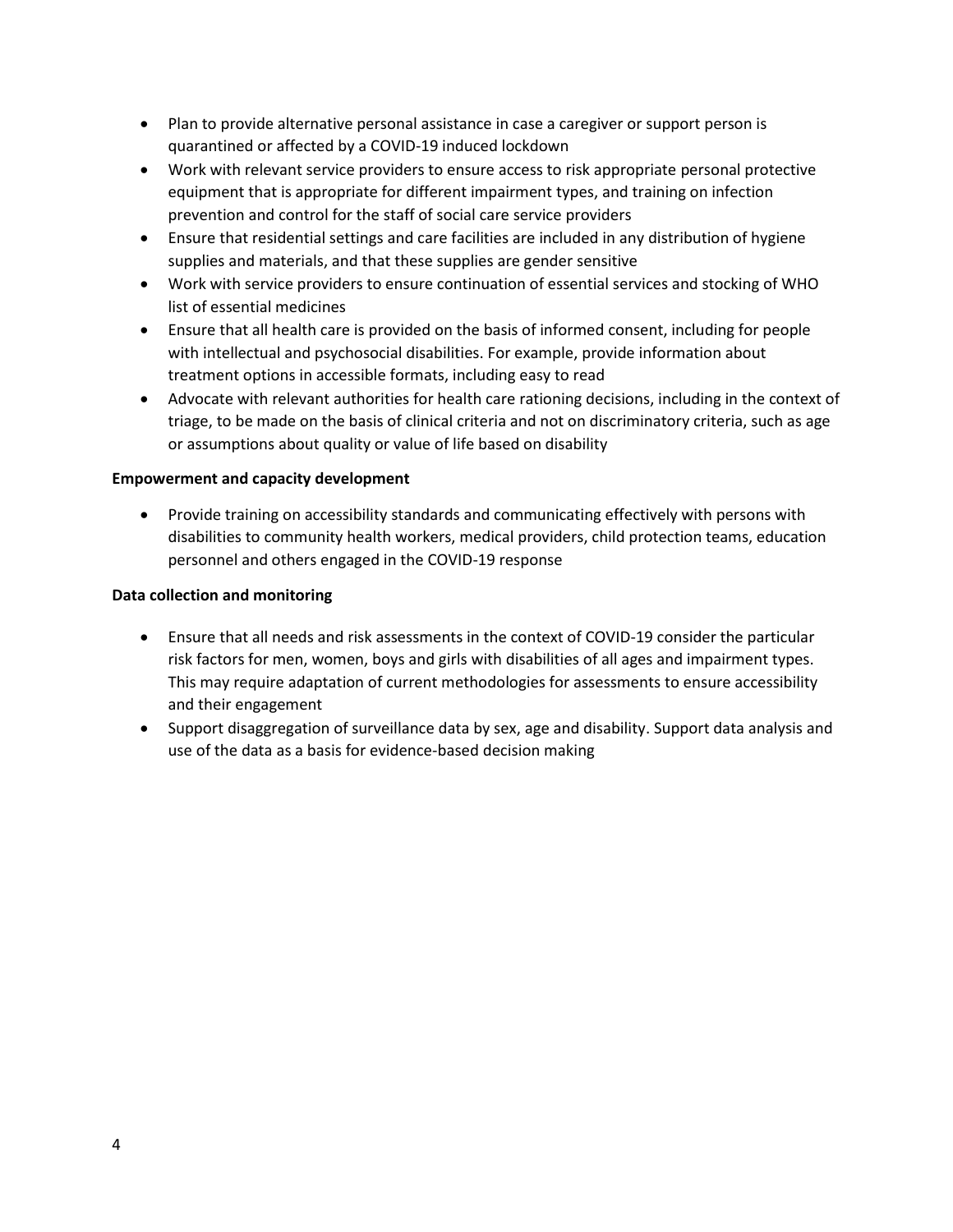# **II. How are persons with disabilities affected by social and economic impacts?**



#### **Environmental barriers**

Inaccessible GBV prevention and response services (e.g. information about services available, reporting mechanisms such as hotlines)

Technology used for remote service delivery (e.g. online mental health and psychosocial support) may not be accessible to persons with disabilities, particularly in humanitarian settings where access to technology is already more limited

Distance/ remote learning and return to school programmes may not be inclusive of and accessible to children with disabilities

#### **Attitudinal barriers**

Inaccurate beliefs that women and girls with disabilities are not at risk of sexual and gender- based violence

Beliefs that persons with disabilities cannot make their own decisions about their health care or other matters, or contribute to the response to COVID-19

#### **Institutional barriers**

De-prioritization of services for persons with disabilities as resources are rationed and redirected towards the COVID-19 response

Structural inequalities that result in persons with disabilities and their families being more likely to live in poverty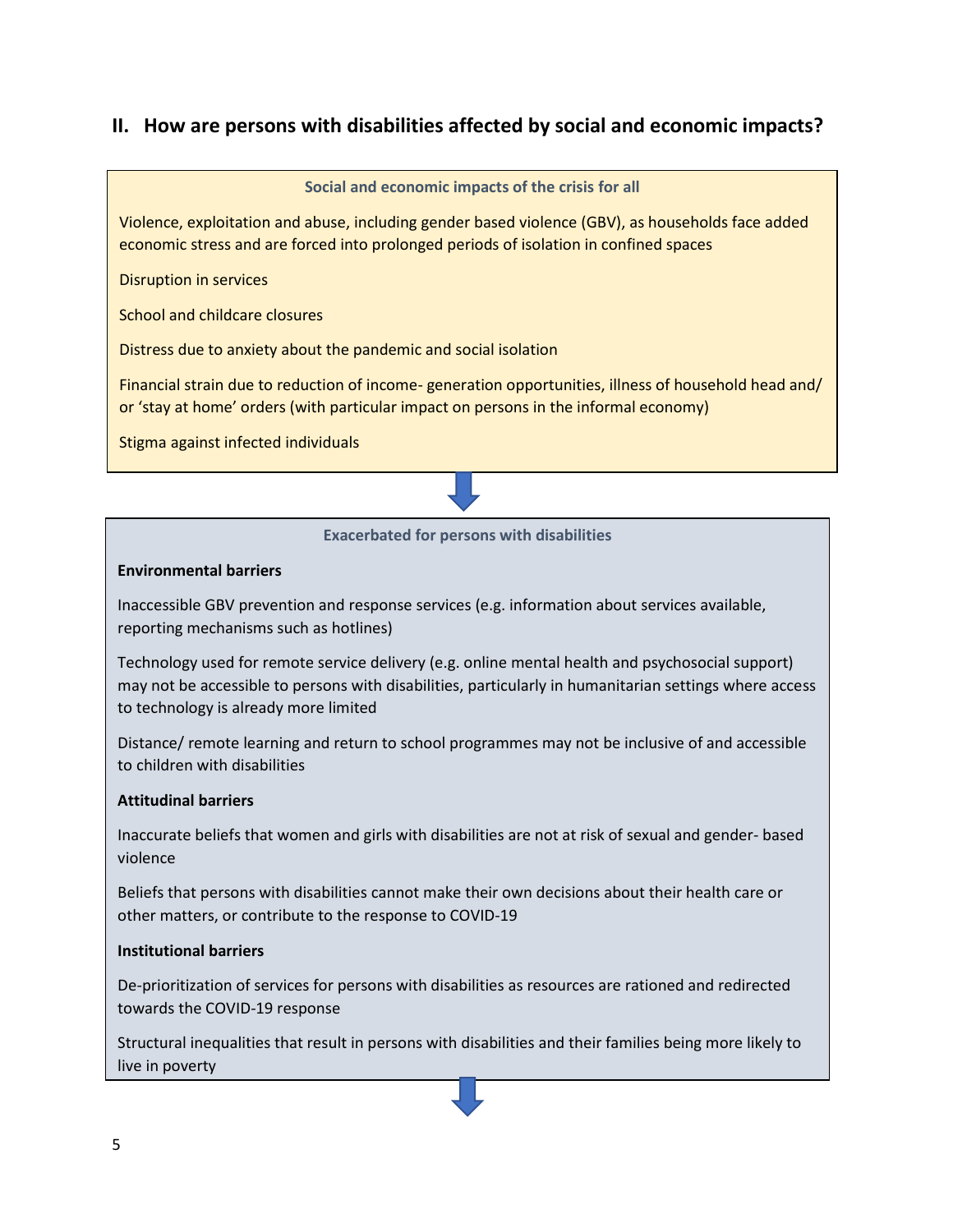#### **Risks faced by persons with disabilities**

Heightened risk of violence, exploitation and abuse, including sexual and gender- based violence, neglect and abandonment

Exclusion from education

Exclusion from participation in economic and income generation activities

Lack of access to services needed to maintain functioning and good health, including assistance with tasks of daily living, medicines, specialized foods and products

Not having the financial means to stock up on food, medications and other essential items

Children and adults with intellectual and psychosocial disabilities, including those on the autism spectrum and persons with dementia may become particularly distressed at a change in routine

Further stigmatized, as a group at heightened risk of exposure and serious complications

#### **Violence, exploitation and abuse in the COVID-19 context**

People with disabilities, particularly women and girls with disabilities, are disproportionately at risk of violence, exploitation and abuse, including GBV and these risks are exacerbated in the context of the pandemic for a number of reasons:

- o Where usual support services are no longer being provided, persons with disabilities may be forced to rely on family and other household members for support with daily tasks, including personal assistance
- $\circ$  Children and adults with disabilities face increased risk in the household when families are under increased stress and separated from community support networks due to physical distancing measures. Some persons with disabilities may experience confinement in the same space as their abuser
- o Persons with disabilities living in residential settings, such as institutions and detention facilities, will be even further isolated from protective family and support networks where visits to these facilities are restricted. Risks can be further increased in the situation of staff shortages due to COVID-19

#### **Key actions to address social and economic impacts: must do**

#### **Participation**

• Engage persons with disabilities and their representative organizations in assessing social and economic impacts and in developing or adapting response plans. Ensure the full diversity of persons with disabilities is represented, including in relation to age, gender and impairment type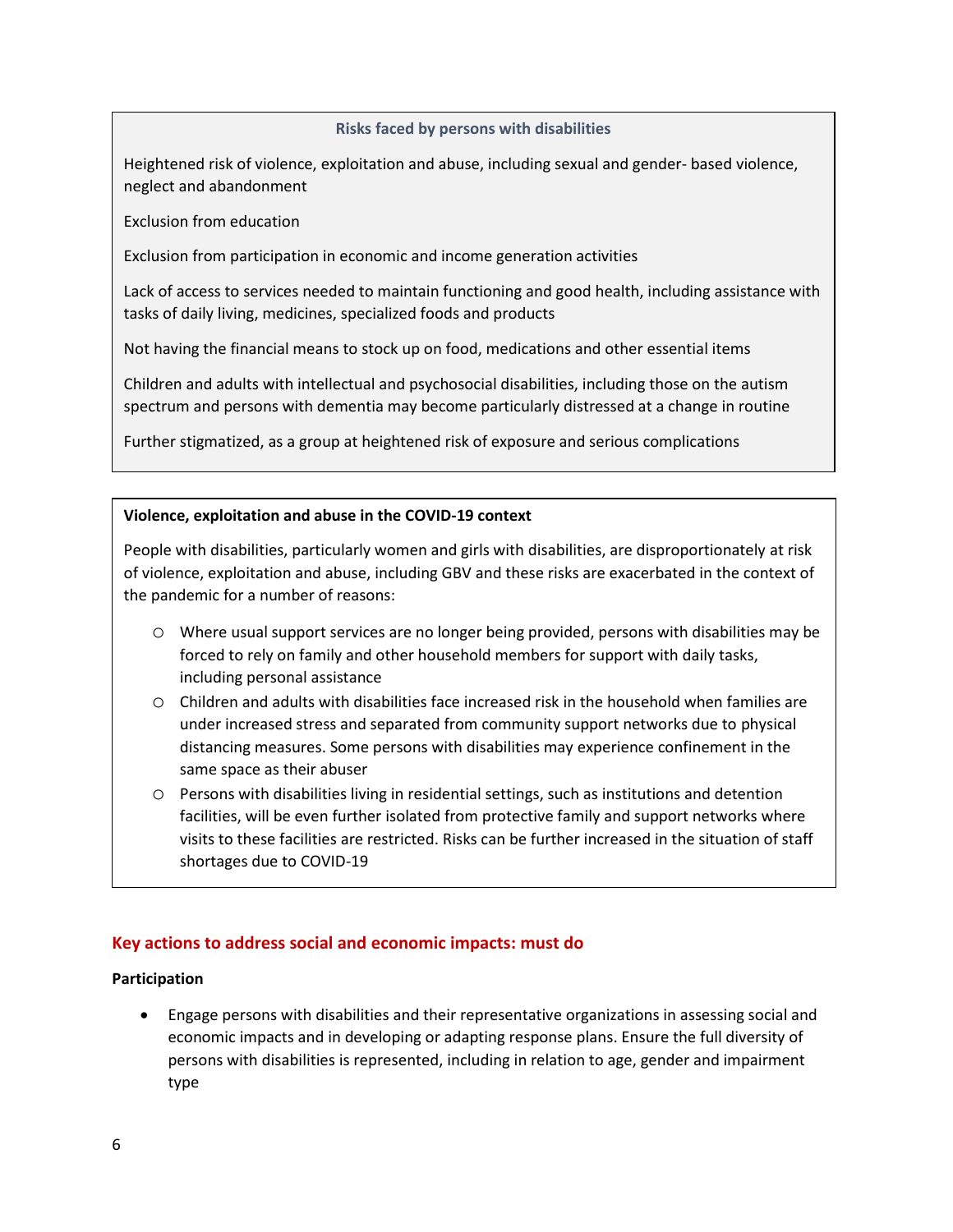# **Addressing barriers**

- Ensure that GBV prevention and response services are accessible to, and prioritize, children and adults with disabilities, including through remote GBV case management support and accessible hotlines. Ensure that information about the availability of accessible, confidential services reaches persons with disabilities
- Consider arranging regular visits by community health workers for households with higher support requirements, where the situation allows
- Work with education actors to ensure that remote/ distance learning options and return to school programmes are inclusive of and accessible to children, adolescents and youth with disabilities, such as through modification of learning materials and delivery of remedial programs to prevent exacerbation of learning inequality
- Ensure that existing mental health and psychosocial support (MHPSS) services can continue (e.g. through phone calls); and that those developed as part of the COVID-19 response should not reproduce discrimination and are accessible to and inclusive of persons with disabilities<sup>7</sup>
- Ensure that any alternative arrangements for distribution of food and non-food item (NFI) deliveries (such as alternative collectors) have taken into account the accessibility requirements of persons with disabilities and recognize the heightened risk persons with disabilities may face
- Ensure that any cash and voucher assistance and food assistance programmes are disability, age and gender inclusive, including in design of targeting methodology and selection of delivery mechanism/s
- In the context of increasing reliance on technology for remote service delivery (e.g. education, MHPSS), consider specific barriers that persons with disabilities may face, including older persons and rural residents who may be less familiar with technology
- In risk communications, avoid generating stigma against persons with disabilities, such as inadvertently linking a rise in infections and application of restrictive measures to persons with disabilities. Ensure all messaging is non-discriminatory, such as by emphasizing that COVID-19 can affect anyone, rather than singling out specific groups. Depict people with disabilities as assets and actors in the response, not as beneficiaries of charity
- Work with relevant authorities to ensure that re-allocation of resources towards the COVID-19 response does not disproportionately impact persons with disabilities (i.e. preventing a redirection of resources away from services for persons with disabilities, such as those related to provision, repair and maintenance of assistive technology)
- Establish mechanisms for protection of persons with disabilities of all ages and impairment types living in institutions, such as relocation to family-based/community- based settings, with adequate support. Establish accessible remote means for family members and other support persons to remain in contact with persons with disabilities living in residential facilities

# **Empowerment and capacity development**

• Work with service providers on development of innovative delivery mechanisms, such as remote coaching on home-based rehabilitation

 $\overline{\phantom{a}}$ <sup>7</sup> See IASC [Interim Briefing Note on MHPSS in the Covid19 response](https://interagencystandingcommittee.org/iasc-reference-group-mental-health-and-psychosocial-support-emergency-settings/interim-briefing)